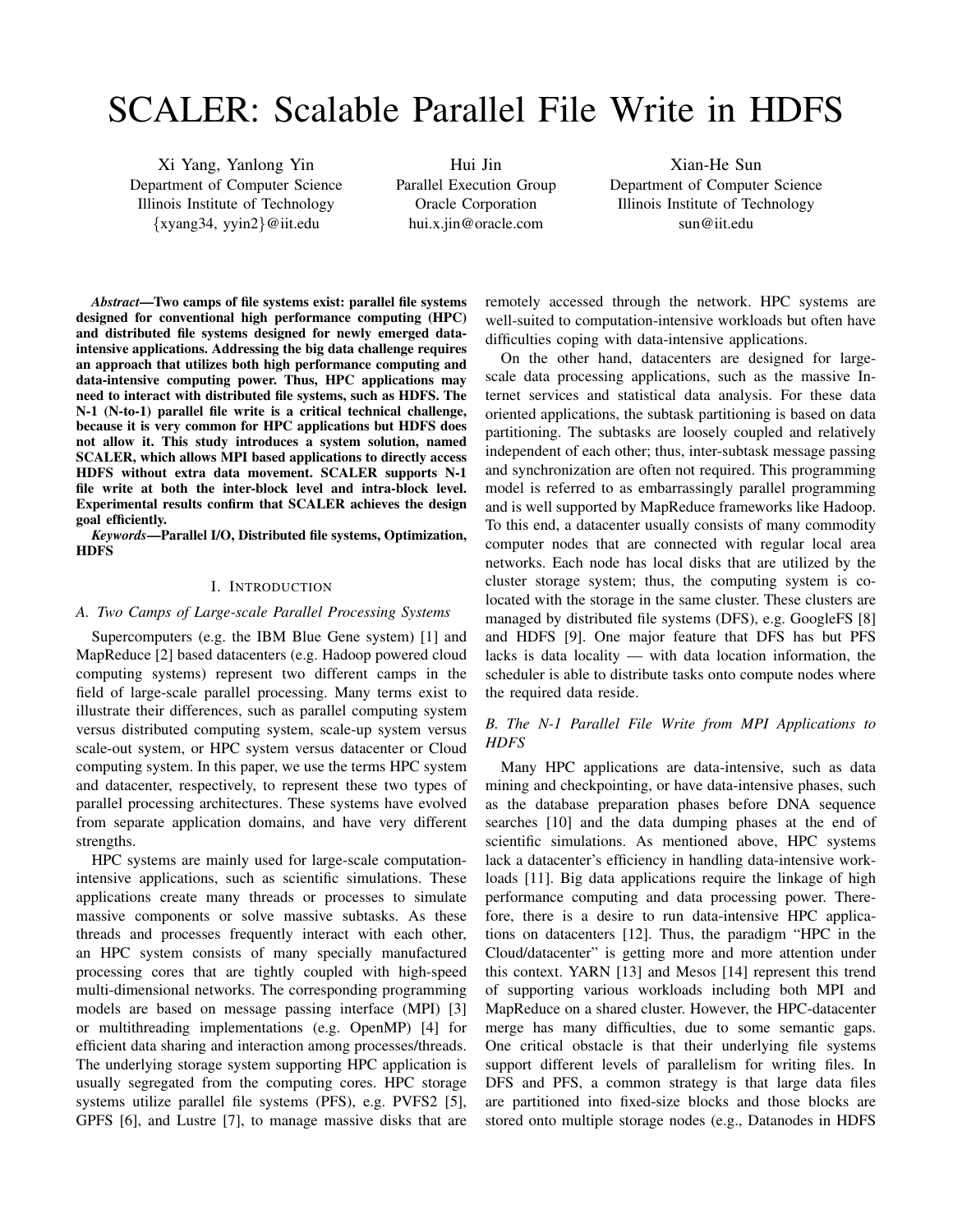

Fig. 1. Three levels of data access parallelism.

and storage nodes in PVFS2). We categorize the data access parallelism in such parallel I/O systems into three categories: inter-file, inter-block, and intra-block parallelism, illustrated in Fig. 1. Inter-file parallelism represents the N-N parallel file access, where N processes access N files and each process has one independent file for itself. Both inter-block and intrablock parallelism are of  $N-1$  parallel file access where  $N$ processes share one file and read/write different parts of that file concurrently.

In terms of data write, the problem is that all the three types of parallelism are common for HPC applications but HDFS only supports the first type — inter-file parallel write.

Due to this limit, the following performance characteristics are observed. For N-N file writes, each process writes its own file and there is no file-level lock contention. As the number of processes or the number of Datanodes increases, the aggregated bandwidth grows almost linearly. However for N-1 file writes,  $N$  processes share one file and compete for the filelevel lock. Thus for a given file in HDFS, only one process can get the lock and successfully open the file in WRITE mode; any other requests are rejected. In other words, parallel file write is not supported. The HDFS N-1 write is sequential and its performance does not increase with the system scale.

HPC relies on data sharing and communication extensively. N-1 file writes are a must for HPC applications. The poor performance of HDFS in N-1 file writes motivates this study. We propose  $SCALER$  — a solution to enable and optimize MPI based N-1 parallel file writes on HDFS (the word SCALER is short for "SCalable pArallel fiLE wRite.")

## *C. SCALER: Enabling and Optimizing Parallel File Write in HDFS*

As mentioned in the previous subsection, HDFS only supports inter-file parallel writes. SCALER improves upon this by adding HDFS inter-block and intra-block parallel file write support. To enable inter-block parallel write, where client processes share files but not blocks, multiple processes must be allowed to obtain the same write lock for a shared file. We redesigned the lock control mechanism in HDFS to achieve this. Also to ensure the correct logical order of blocks in a file, we also designed a metadata management mechanism that allows the scenarios where multiple processes commit multiple block metadata entries concurrently. To enable intra-block parallel write, where multiple processes concurrently write a given block, we also need to handle the block-level write contention, besides the above lock and metadata management. We designed the block aggregation mechanism. It is similar to the Collective I/O scheme in MPI-IO [15], but specially adapted to HDFS architecture; the algorithm is aware of block locality during aggregation.

The SCALER I/O scheme requires two major parts of implementation — the client side in MPI-IO and the server side in HDFS. The client implementation in MPI-IO is an ADIO driver [15] that performs a selection algorithm that assigns aggregators to target blocks and implements client-side block aggregation. On the HDFS server, the above mentioned lock control and metadata management are implemented.

SCALER provides two types of parallel file write functions: synchronous and asynchronous. The basic synchronous function efficiently utilizes the parallel architecture and improves the overall I/O bandwidth. To reduce the I/O response time, an asynchronous parallel file write function is designed and implemented which handles all data marshaling and parallel writes in the background. In this paper, by response time, we mean the time between client side's I/O being issued and the I/O function call being returned.

This implementation is evaluated with various experiments to confirm our contributions in:

- 1) Scalable parallel file write performance. The overall HDFS bandwidth of parallel N-1 file writes should increase linearly with the number of Datanodes.
- 2) Reducing I/O response time. By moving inter-Datanode data exchange to the background, our optimized asynchronous parallel write function should respond fast and works efficiently in HDFS.
- 3) Effective buffer for burst write workload. In the asynchronous write mode, SCALER buffers data locally in the requests' hosting Datanodes. This mechanism creates an effective burst write buffer for HDFS.

The rest of this paper is organized as follows. In Section II, we first discuss the key design considerations, design details, and implementation of SCALER, including lock sharing mechanism, synchronous and asynchronous data write, and metadata management. Section III presents the evaluation results to confirm the effectiveness of our design. Section IV presents the related work. Finally, Section V concludes this paper.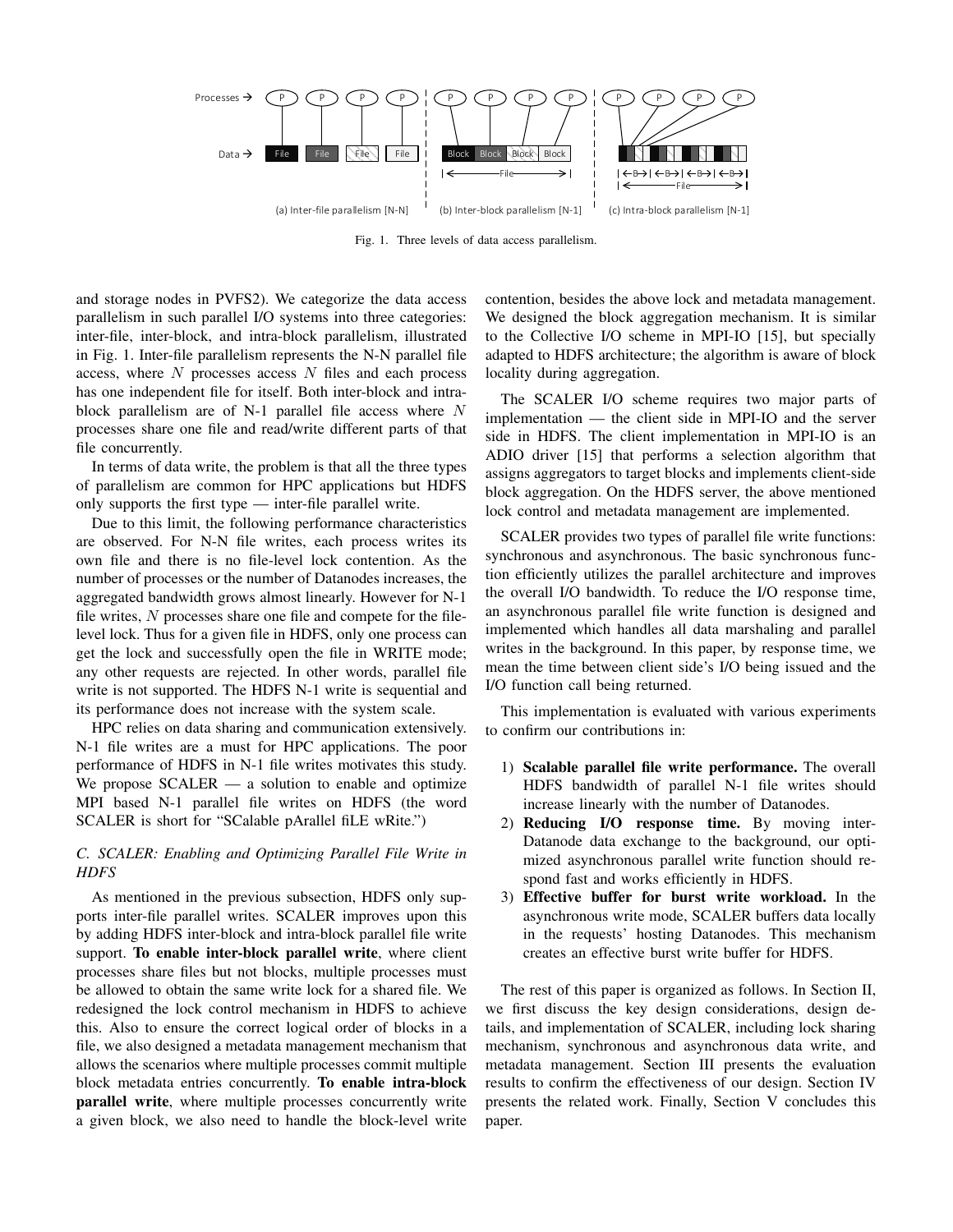

Fig. 2. Synchronous parallel file write.

#### II. DESIGN AND IMPLEMENTATION

Subsection II-A introduces the essential design considerations; then Subsection II-B introduces the redesign of the file lock control that enables lock sharing among multiple client processes. The synchronous and asynchronous parallel file write are introduced in Subsection II-C. Subsection II-D describes the metadata management and Subsection II-E discusses some important notes on the implementation.

#### *A. Design Considerations*

Before presenting the details of the design and implementations, we discuss some important considerations that led to this design. MapReduce is known as an effective batch data processing system. It transparently supports embarrassingly parallel processing, where there is no dependency among peer subtasks. The parallel file write functionalities provided by popular distributed file systems are also "embarrassingly" simplistic. In HDFS, parallel write to a shared "HDFS file" is simply not allowed. For parallel write, multiple tasks of the same MapReduce job must write into multiple subfiles of a directory. A task needs to obtain the write lock of a file in order to write onto it and only one task can hold the lock at any given time. While a file is being written, other attempts to write or to update the file will be rejected immediately. As a result, to support parallel write on a shared file, including inter-block and intra-block writes, the default HDFS must be modified. As mentioned briefly in Section I, inter-block parallelism requires the modified lock control and metadata management. Besides these modifications, the intra-block writes also require extra block aggregation techniques.

In HDFS deployments, HDDs are the dominant storage devices. HDDs perform well for contiguous data accesses but poorly for non-contiguous ones. To avoid non-contiguous data writes, HDFS utilizes streaming write for all data writes and disables the "offset seek" function for files opened in WRITE mode. With a streaming write method, the bytes are written in sequence. Because multiple streaming writes on the same file are not allowed in Java or HDFS, SCALER must transparently aggregate a data block into to an assigned aggregator, which will then save the block onto HDFS.

Furthermore, the SCALER design adopts a client-side collective I/O approach that is similar to the Collective I/O scheme in MPI-IO. Since the underlying I/O modules do not allow parallel write to HDFS blocks, the aggregation methods need to be aware of an HDFS file's block partition scheme. In other words, the data partitioning among aggregators should be aligned with the target file's block partition on HDFS.

HDFS provides a block location retrieval service. This is because MapReduce's task scheduling is data locality aware and always tries to schedule a task on the Datanode where the target data reside. However, in HPC systems, parallel file systems provide a simple file interface to the applications and hide all the details of underlying nodes and disks management. As a result, the default Collective I/O implementation does not pay attention to the locality of the aggregator processes because the storage server nodes are considered remote. Our previous work [16] has recognized this problem. To further efficiently support parallel write in HDFS, SCALER's I/O aggregation algorithm takes the block location into consideration and selects the aggregation destination properly to achieve system load balance and minimize the amount of cross-node data migration.

#### *B. The Lock Sharing Mechanism Redesign*

To allow multiple client processes to open and write a shared file, the system needs to allow multiple processes to acquire the write lock to a single file at the same time. Thus, the first step of our work is to add a new write lock management mechanism for MPI based applications.

When multiple MPI processes open a shared HDFS file in WRITE mode, HDFS receives multiple requests to acquire the write lock of that file. For the first request that arrives,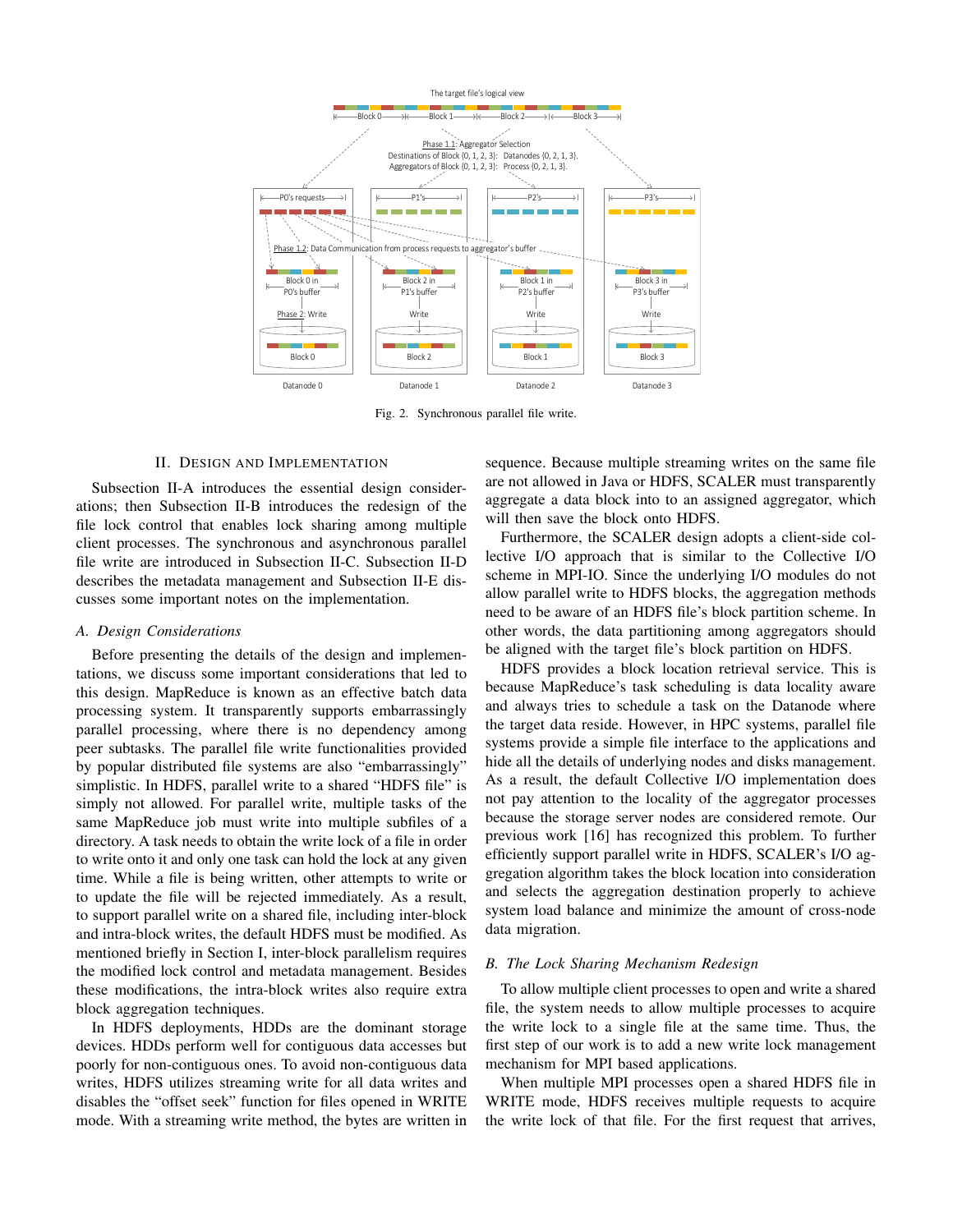the Namenode initializes the write lock token, performs the open operations, and returns the lock to the process. After that, requests from consequent processes receive a response which contains the same write lock that it sent to the first process. For each file that is being opened for write, Namenode also keeps a counter. Every time a new process requests to open the file in WRITE mode, the counter will increase by one. On the other hand, whenever a process closes a file, Namenode decreases the corresponding counter by one and checks the counter's value. If it is zero, which means, no process is still using the file, Namenode closes it; otherwise, Namenode keeps the file open.

#### *C. Synchronous and Asynchronous Write Functions*

Typical I/O systems like POSIX, MPI-IO, etc., support two types of I/O operations: synchronous and asynchronous I/O operations, which are also called blocking and non-blocking I/O. Under synchronous I/O, the requesting process will be blocked until the completion of the I/O function call that means the completion of the actual I/O operation. Asynchronous I/O allows the requesting process to continue after submitting the request, and after that the actual I/O operation can be conducted at a later time and possibly overlap with the computation.

These two different I/O functions can satisfy different user needs. When the synchronous write function returns, the data are in the right place in HDFS and can be safely read out by other processes. Thus, synchronous I/O is well-suited to scenarios that require real-time data consistency where the consequence reads will arrive immediately or very soon after the writes on the same data finish. When there is no requirement of real-time data read back, programmers could choose to use asynchronous I/O to get optimal response time for their data writes. The actual data writes and reorganization can be done later. To fully satisfy HPC application usage, we implemented both of these two types of I/O operations to bridge MPI-IO and HDFS.

*1) Synchronous Data Write:* For synchronous I/O, a twophase I/O technique is adopted and illustrated in Fig. 2. The basic idea is to reorganize data among processes so that each data block only has one process writing it and the blocklevel contention is eliminated. For each conflict block to be written, the system selects a process as its aggregator (Phase 1.1) before any data movement. Then, all the small data pieces written to that block will be sent to an aggregator (shown as Phase 1.2). After the aggregator finishes gathering all the data for that block, it enters Phase 2 where it will save the block onto HDFS. Each of writers in Phase 2 conducts independent block writing. Therefore, the key design element is Phase 1 that decides the target aggregator for each written data pieces and requires a carefully designed algorithm.

Aggregator Selection Algorithm. The aggregator selection algorithm balances block distribution among nodes and minimizes the amount of data movement. Due to the nature of parallel task execution, the slowest task usually determines

## Algorithm 1 Block Aggregation Selection

## Terminology

 $A(i, j)$  is size of inter-node data exchanged if node i is selected as the aggregator for block j.

Threshold  $q$  is the maximum number of allocated blocks on each node.

B is number of blocks.

- N is number of nodes.
- $M(i)$  is number of allocated blocks on node i.
- $S(i)$  is the assigned node id for block j.

#### Algorithm

Calculate  $A(i, j)$  based on access pattern, partition matrix A by rows:  $\sum V(i) = \sum \sum A(i, j)$  $q \leftarrow \lceil B/N \rceil$  $M(i) \leftarrow 0, 1 \leq i \leq N$  $S(j) \leftarrow -1, 1 \leq j \leq B$ for  $i = 1 \rightarrow B$  do  $(n, b) \leftarrow \{(x, y) | minA(x, y)\}\$  $S(b) \leftarrow n$  $M(n) \leftarrow M(n) + 1$ if  $M(n) = q$  then  $V(n) \leftarrow +\infty$ end if end for

the completion time of the whole job. Algorithm 1 prioritizes workload balance as its first priority.

This algorithm first initializes a matrix A where  $A(i, j)$ records the amount of transferred data if node  $i$  is selected as host for block  $j$ . It also calculates the maximum number of blocks that each node can accept, which is the total number of blocks divided by the total number of Datanodes. The algorithm also maintains a list of the numbers of allocated blocks for each node. Then, the algorithm starts to select the destination Datanode for each block. It always selects the cell with the minimum value from the entire matrix  $A(x, y)$ . Then, node x will be selected as the host of block y. When a node is selected, its allocated number increases by one. Once the node reaches a threshold of allocated blocks, it sets its associated row of matrix A to  $+\infty$ , which indicates that such node will not participate in further aggregator selection. The algorithm repeats this procedure for all target blocks and the result is saved into a list indicating the destination Datanode of each block.

Time complexity of initialization is  $B \times N+B+N$ , where B is total number of blocks and  $N$  is total number of Datanodes. Finding the minimum cell of matrix A takes at most  $B \times N$ of time. Assigning  $+\infty$  to a vector takes constant B units of time. This procedure inside the for loop runs in time  $O(NB)$ . Hence, the time complexity of this algorithm is  $O(NB^2)$ .

*2) Asynchronous Data Write:* To make the best use of the Hadoop architecture, an asynchronous file write mechanism is implemented. Synchronous write has to perform the online block aggregation before saving blocks onto HDFS. Comparing with that, asynchronous write can further improve the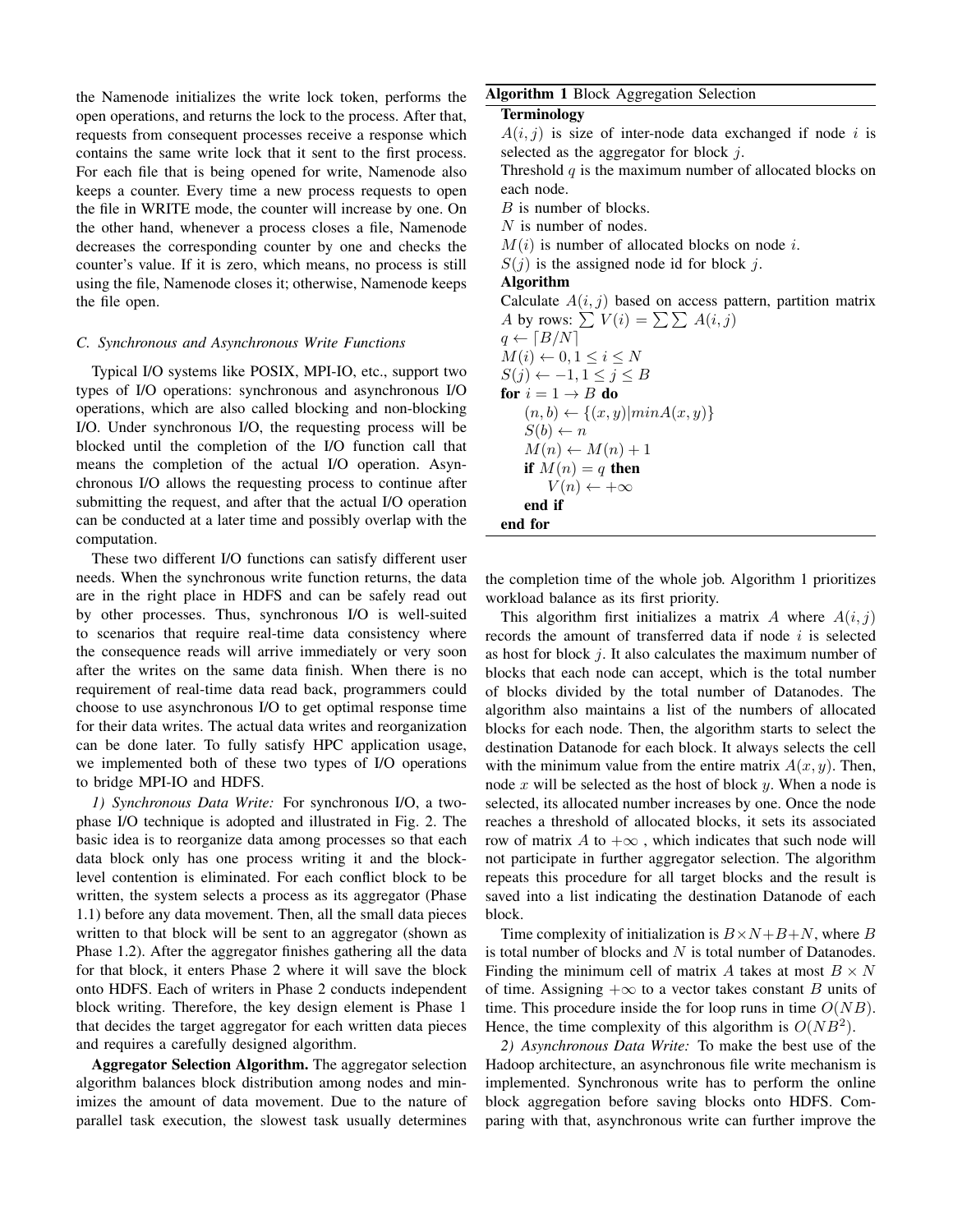

Fig. 3. Asynchronous parallel file write.

I/O performance by making the block aggregation operations offline. Therefore, it can fully exploit the benefits of data locality; as confirmed by the results in Subsection III-D.

As illustrated in Fig 3, we adopt a three-phase design to support asynchronous data write. In Phase 1, all the write requests dump their data onto their hosting Datanodes. These data are saved contiguously and the writing logs are kept in metadata for future data reorganization. The log metadata keeps the mapping between the local data pieces and their location in the destination HDFS files. Once the local dumping is done, the asynchronous function call returns. To maintain the same level of fault tolerance as the default HDFS, the local dumped data will be erased only after the reorganization has been successfully performed.

As mentioned above, for asynchronous operations, the data are just dumped locally with metadata recorded (as shown in Fig. 3's Phase 1), after the write requests return.

Once the data reorganization is started, on each Datanode, a data reorganizer process runs as a daemon, which is responsible for the block aggregation (Phase 2 in Fig. 3). Similar to the case of synchronous write and using the same block aggregation selection algorithm, the customized HDFS data placement policy selects a destination Datanode for each target block. The algorithm attempts to balance the I/O workload and minimizes the inter-Datanode data movement. Once the block locations are decided, each data reorganizer will fetch all the blocks of its charge (Phase 3 in Fig. 3).

#### *D. Metadata Management*

A large HDFS file is partitioned into multiple HDFS blocks with a fixed size (default 64MB), and the Namenode manages the blocks' locations and the order of blocks in that file. The order of blocks stands for the logical sequence indices of blocks. For example, the first block includes the bytes that offset from 0 to  $(64 \times 220 - 1)$  and the second block's data bytes offset from  $(64 \times 220)$  to  $(2 \times 64 \times 220 - 1)$ . Since the default HDFS does not allow parallel data writes or updates, the block sequence is the same as the blocks' write completion order. In other words, after Namenode receives a metadatacommitting message saying that  $n$ th block is completed, the next write request naturally means that the requesting process wants to write data to the  $(n + 1)$ th block.

With parallel file write enabled, multiple processes and threads can request to write different blocks in a shared file. Their requests may arrive at Namenode at different times in a random order. Hence, there can be a mismatch between the correct logical block order and the allocation request order. To solve this problem, we let each client process or thread pass the block number as a hint along with the block requests to Namenode. After all the blocks get to their final destinations, Namenode reorders the metadata entries according to these hints and commits the correct information to persistent storage.

#### *E. SCALER Implementation*

A prototype SCALER system is implemented under MPICH2 (version 1.4.1p1) and Hadoop (version 1.0.0).

*1) Client-Side Implementation in MPICH2:* The clientside implementation is in the form of an ADIO driver [17] added into the ROMIO module of MPICH2. Listed below are the tasks and related descriptions of SCALER's client-side implementation.

- MPI programs in C communicating with HDFS Clients in Java. To allow MPI programs written in C language to access HDFS-Client's Java I/O interfaces the libhdfs [18], a JNI (Java Native Interface) based C API for HDFS, is utilized. The Hadoop library libhdfs provides a simple subset of C APIs to manipulate Hadoop files.
- Online block aggregation. In MPICH2's original collective I/O and ADIO implementations, there are two key functions used to specify the aggregation policy: file domain calculator (ADIOI\_Calc\_file\_domains) and aggregator calculator (ADIOI Calc aggragator). We customize these two functions in our ADIO driver for HDFS using SCALER's aggregation policy shown in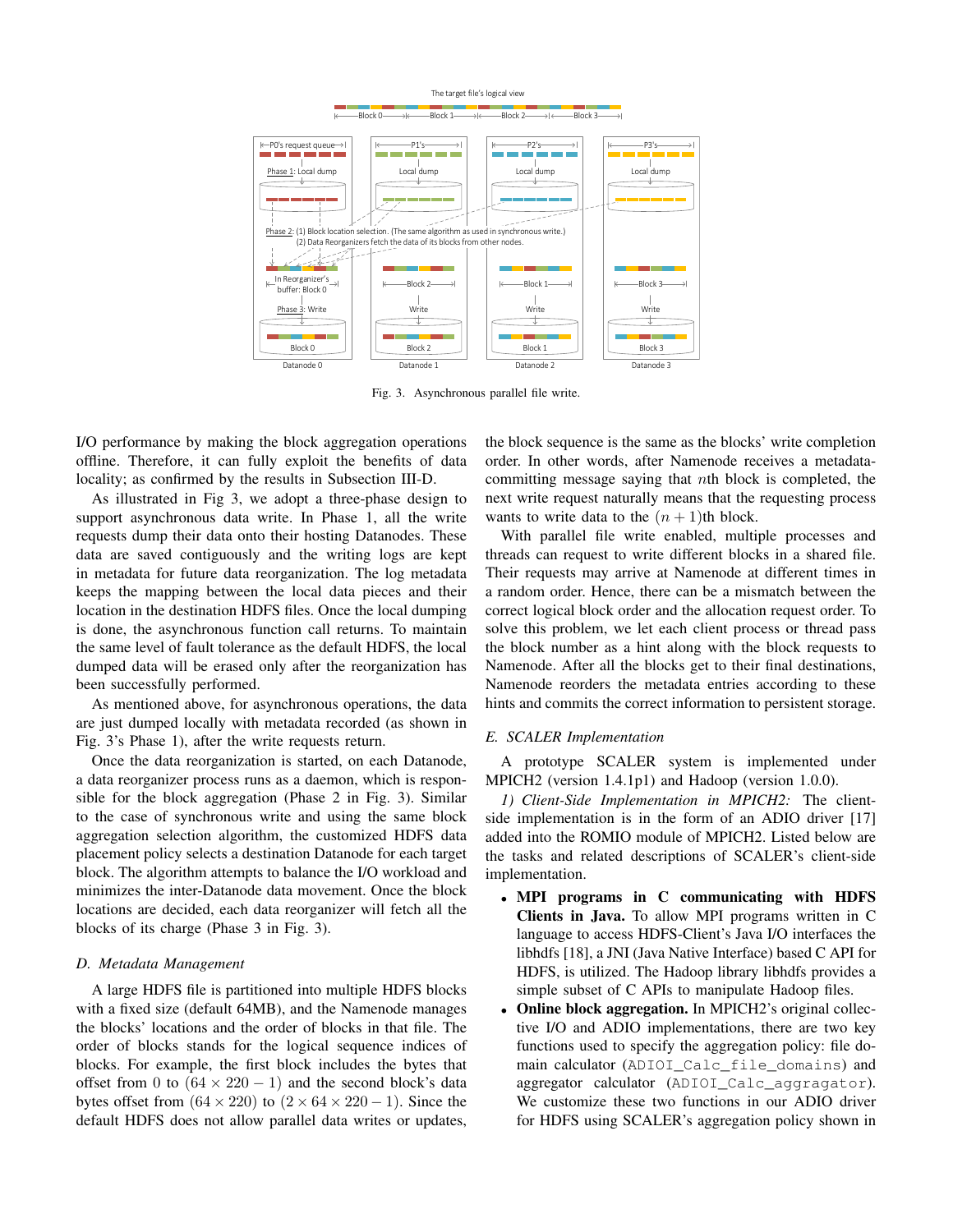Algorithm 1.

• Local buffering and the metadata. In the asynchronous write mode, SCALER buffers data locally in the requests' hosting Datanodes, as shown in Fig. 3's Phase 1. This mechanism creates an effective burst write buffer for HDFS. To ensure the data integrity, metadata is needed to keep records on which files and what offsets the locally buffered data belong. We utilize a B+ tree data structure to keep the metadata information. Each request (file domain for Collective I/O) is represented by one leaf node via marking it with the start and end offsets. Each leaf node further points to a specific file name and its corresponding local offset that match the corresponding request. Such design guarantees the simplicity of metadata management and ensures high efficiency when locating a request.

*2) Server-Side Implementation in HDFS:* In HDFS Namenode, we add one set of RPC calls that conducts the lock control and metadata management for parallel write. While performing parallel writes, the SCALER's client-side MPI-IO driver will invoke these new calls. The original RPC calls in HDFS stay unchanged, so the SCALER implementation will not affect the execution of MapReduce applications.

### III. PERFORMANCE EVALUATION

SCALER's prototype implementation is evaluated on a 65 node Sun Fire Linux based cluster, including one head node and 64 computing nodes. The head node served as Master and Namenode, and the remaining nodes served as Slaves and Datanodes. The Namenode is a Sun Fire X4240, equipped with dual 2.7GHz Opteron quad-core processors, 8GB memory, and 12 500GB 7200RPM SATA-II drives configured in RAID5 array. Each Datanode has two Opteron quad-core processors, 8GB memory and a 250GB 7200RPM SATA-II disk (HDD). All the 64 nodes are connected by gigabit Ethernet. The N-1 file writes performed in all the following evaluations are intrablock parallel writes and each HDFS block is shared by all client processes. We also did experiments on the Longhorn cluster [19] as described in Subsection III-G.

## *A. The Scalability of the Lock Control and Metadata Management*

In our implementation, two simple mechanisms are added to the Namenode: the lock sharing mechanism, and the metadata reordering and committing mechanism for concurrent write. Our first experiment is to show the scalability of these add-ons. A synthetic parallel write benchmark is created which creates a task on each Datanode. All these tasks write to one shared HDFS file but different blocks. In other words, there is no sharing of HDFS blocks and collective data exchange among processes is not possible (as shown in Fig. 2 and Fig. 3). All processes write the blocks to their hosting Datanodes, which means there would be no remote data access and the workloads on all Datanodes are balanced. The number of Datanodes, number of tasks, and workload amount for each process for different numbers of metadata entries are varied. Fig. 4 shows



Fig. 4. Scalability of file lock and metadata management.



Fig. 5. Scalability of synchronous write with IOR.

the experimental results. The different legends represent the data write amounts per task. This confirms that the per-node average bandwidth does not show any degradation while the system scale grows. Therefore, the added lock and metadata management does not affect HDFS's scalability.

#### *B. Scalability of Synchronous Write*

To further validate the system scalability, the IOR parallel I/O benchmark [20] was used to evaluate synchronous write performance at various system scales. The request size was varied from 2KB to 512KB, the numbers of nodes was varied from 4 to 64, and each task writes 128MB of data. Fig. 5 shows that the synchronous write mechanism gained scalability. It can be observed by the bandwidth increases linearly as system scale increases. Compared with the default HDFS, our synchronous file write improves bandwidth noticeably. Secondly, the bandwidth is stable among different request sizes for a given number of Datanodes. This shows the ability of SCALER to handle small requests efficiently. This is due to the block-level Collective I/O approach that aggregates small requests to larger ones before writing them onto the file system.

#### *C. Scalability of Asynchronous Write*

The time required for an asynchronous write function is from the beginning of the call to the time that the data have been dumped onto the hosting Datanodes. Fig. 6 shows that asynchronous write mechanism also achieves excellent system scalability. Doubling the number of Datanodes simply doubles the aggregated bandwidth. Additionally within the same system scale, different request sizes result in approximately the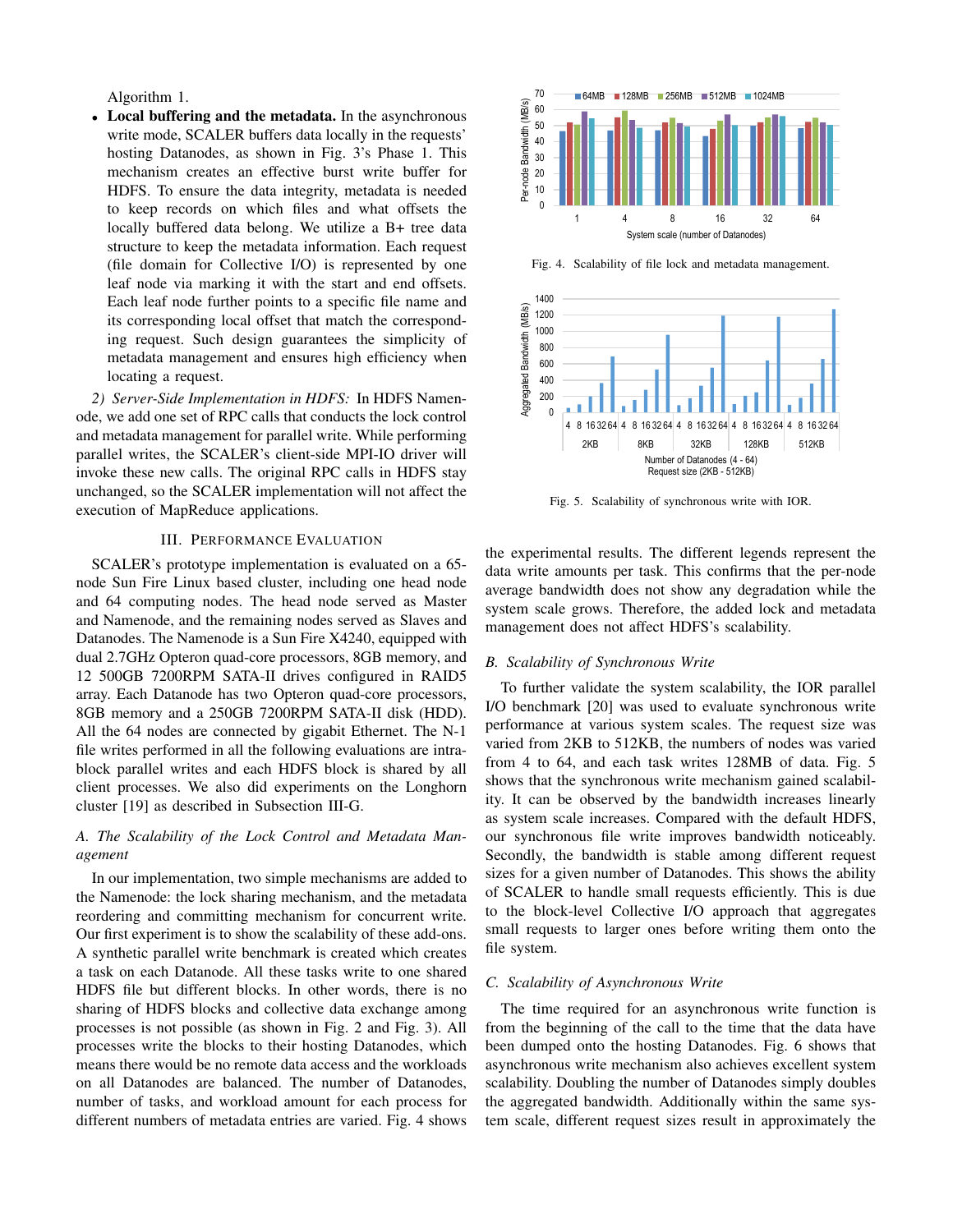

Fig. 6. Scalability of asynchronous write with IOR.



Fig. 7. Performance comparison with HDFS's default N-1 parallel file write.

same bandwidth. This shows that the system is able to handle both large and small requests efficiently.

#### *D. Performance Comparison with the Baseline*

In this test, SCALER's N-1 parallel write performance is compared with that of the default HDFS. Fig. 7 shows that HDFS's default N-1 write performance is fixed and equal to the write performance of a single Datanode independent of scale. SCALER performance, in contrast, scales linearly with the number of Datanodes.

#### *E. Performance Comparison with the Upper Limit*

For comparison, N-N file write performance is assumed to be the upper limit of HDFS's performance. Then, the performance of the two proposed parallel file write mechanisms are compared with this upper limit. The experimental setup is the same as the ones used in last subsection. In Fig. 8, the percentage values are calculated as SCALER's write performance divided by the upper-limit performance of HDFS. As expected, the N-1 asynchronous data write further improves the aggregated HDFS bandwidth, bringing the performance closer to that of the best scenario. The synchronous write performance ranges mostly between 70% and 85% of the upper-limit performance, although it can reach as high as 98% in some cases. For asynchronous parallel write, the performance is stable and around 95% of the HDFS's ideal N-N write performance. Through this comparison it was found that SCALER's N-1 file write is able to exploit HDFS's potentials on scalability and performance for N-1 parallel file write.



Fig. 8. Performance comparison with HDFS's upper limit.



Fig. 9. Results on system scalability with HPIO.

#### *F. Results with HPIO Benchmark*

In this test, we evaluated the proposed SCALER write functions with a different parallel I/O benchmark HPIO [21] under the same system configuration. Fig. 9 shows that both synchronous and asynchronous approaches gained good scalability with HPIO: for almost all cases, doubling the system scale brings doubled overall system performance. Asynchronous writes outperformed synchronous ones in terms of aggregated bandwidths.

## *G. Performance Comparison with Different Number of Replicas*

We also conducted our experiments on the Longhorn cluster [19] at Texas Advanced Computing Center (TACC). Each node we used is a Dell PowerEdge R610 machine that equipped with 48GB of RAM, 8 Intel Nehalem cores. A 15K RPM SAS drive is used as the local storage of HDFS.



Fig. 10. Results of synchronized N-1 file writes with various request sizes on Longhorn cluster.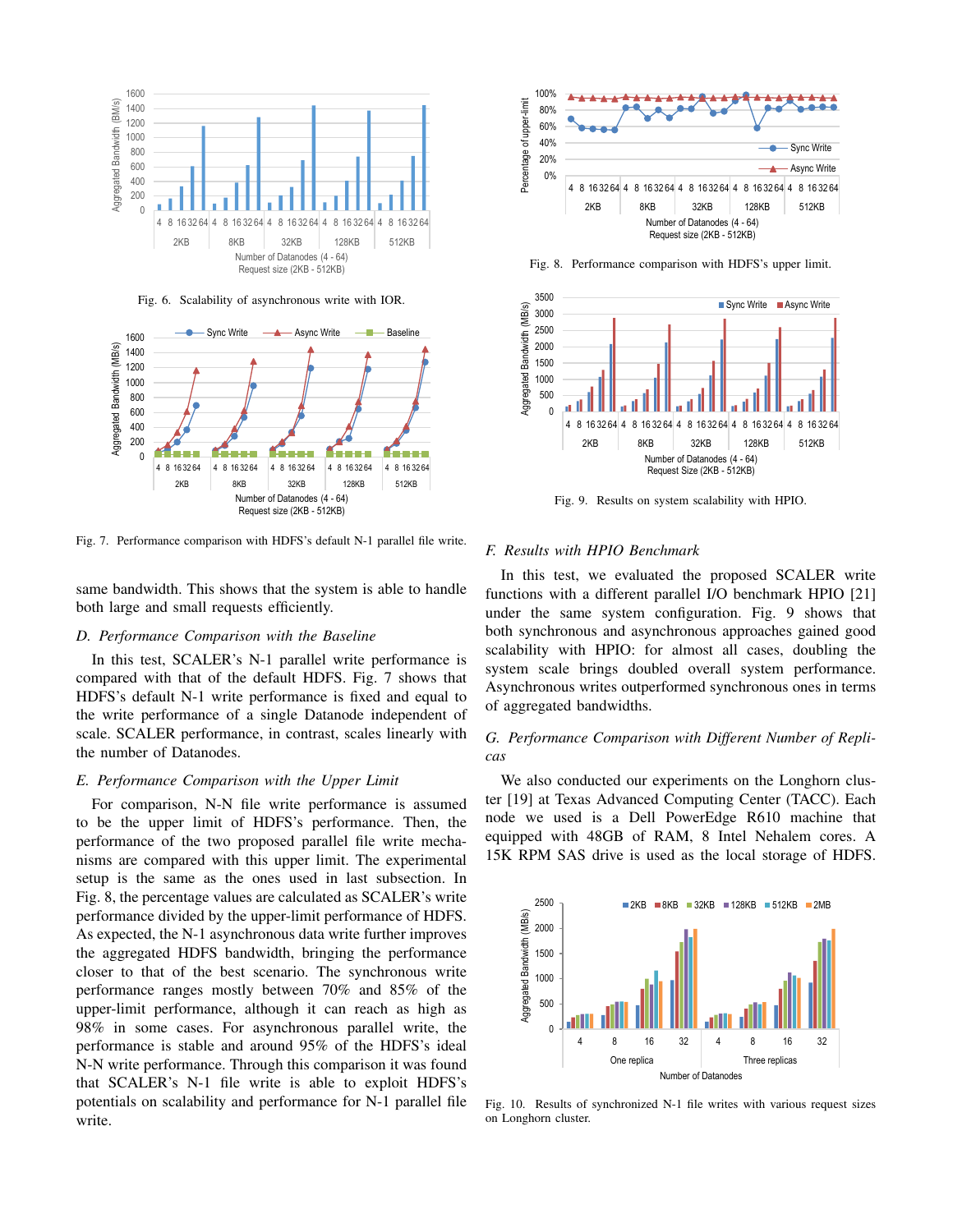We run IOR benchmark to evaluate the performance. Each node writes 128MB with various request sizes, from 2KB to 2MB. In Fig. 10, SCALER shows the consistent performance scalability on Longhorn platform. The bandwidth with one replica is slightly higher than that with three replicas. Because SCALER only handles the data writes on the first replica, the other replicas are handled by HDFS's default pipelining writes, thus SCALER does not affect the default HDFS's system scalability.

#### IV. RELATED WORK

Yarn [13], the new generation of Hadoop system, is featured with the capability of resource sharing, which supports various workloads including both MPI and MapReduce. Mesos [14] is a resource-sharing platform that efficiently schedules MPI and Hadoop jobs and guarantees performance isolation for these two parallel execution frameworks. Yarn and Mesos allow MPI and MapReduce to share computing resources in datacenters. SCALER allows them to share HDFS storage system.

The Chunk Aware I/O (CHAIO) [16] in our previous work proposed to reorganize I/O requests and eliminate chunk-level contentions in order to efficiently improve N-1 distributed file access on data-intensive file systems. It selects the aggregator using a greedy algorithm to assign destination Datanodes for the blocks accessed by more than one processes. CHAIO is a preliminary study of SCALER and the algorithm is designed to minimize data exchange and to achieve workload balance.

MRAP [22] is a MapReduce based framework that provides customized data access patterns to assist MapReduce applications to migrate data from HPC storage, and efficiently reduces preprocessing overhead of MapReduce applications. It tries to bridge the semantic gap between HPC storage and dataintensive systems. Alternatively, SCALER provides a copyfree approach that enables MPI applications to perform N-1 parallel file writes directly onto a data-intensive file system.

Parallel Log-based File System (PLFS) [23] is a log-based middle-ware, which accelerates checkpoint applications by rearranging N-1 file writes to achieve a bandwidth as good as that of N-N write on an underlying parallel file system; however during read back, the online reconstruction of the log-formatted data to original data may cause performance degradation. This work is extended by [24] to enable HPC applications to use HDFS as storage system, and to provide semantic translation that supports concurrent writes to HDFS. While reading files, the system launches the processes at the same locations as their subfiles. Our approach strives to provide a general interface for concurrent write to HDFS via MPI-IO. SCALER synchronous write function and the reorganized data need no additional metadata operation involved for future read. The data are organized in the same format as that of HDFS.

BlobSeer [25] is a scalable distributed storage system that supports high throughput concurrent file access from MapReduce applications using advanced versioning control. SCALER is able to serve concurrent file access for both MPI based HPC applications and MapReduce applications. Both of them can benefit from our N-1 parallel file write mechanism.

VisIO [26] is an I/O library that utilizes HDFS as the storage for large-scale interactive visualization applications. The applications that VisIO targets perform N-N file read, which is inherently supported by data-intensive distributed file systems. SCALER focuses on providing the N-1 file write feature in HDFS.

In [27], researchers evaluated HPC and Internet service workloads on top of two representative file systems, PVFS2 and CloudStore file system. They revealed the same problem and confirmed performance degradation of CloudStore file system for N-1 workload. SCALER's synchronous and asynchronous I/O mechanisms improve HDFS's poor N-1 file write performance.

Some researchers extended existing parallel file systems, including PVFS2, GPFS, and Lustre, to allow them to support MapReduce applications, such as in [28], [29], and [30]. Researchers compared PVFS and HDFS in [28], proposed an enhanced PVFS with customized data layout, and relaxed consistency in order to provide competitive I/O performance to unmodified Hadoop applications. IBM GPFS-SNC [29] delivered an enterprise alternative of HDFS implementation to achieve better performance and security, with full POSIX compliance. To let HDFS support data access from MPI applications, SCALER adds some important missing features to HDFS. This allows SCALER to successfully exploit the I/O potential of HDFS in terms of N-1 file write.

#### V. CONCLUSION

While cloud computing is increasingly becoming a fundamental computing infrastructure, merging the computing power of high performance computers with the data processing capabilities of datacenters becomes more and more in demand. To satisfy the storage requirements of this demand, we have designed and implemented SCALER — a parallel I/O mechanism to allow MPI applications to perform N-1 concurrent file write onto HDFS. The contributions of this study are twofold: the improvement of I/O functionality and I/O optimization.

On I/O functionality: We successfully enabled the missing N-1 parallel file write functionality in HDFS, which allows MPI applications and HDFS to share the same copy of data. This I/O functionality provides the fundamental building block required to merge MPI based HPC computing power with MapReduce data processing power.

On I/O optimization: SCALER supports both synchronous and asynchronous parallel write. A local data buffer mechanism is introduced for asynchronous file writes. This allows better I/O scalability and better utilization of the distributed architecture while maintaining the fault tolerance nature of HDFS. This can significantly benefit HPC applications which have heavy data writing phases.

We have developed the prototype SCALER system. Experimental results prove that the SCALER approach is able to handle various HPC data requirements efficiently. We plan to continue improving the system in the future; through adopting